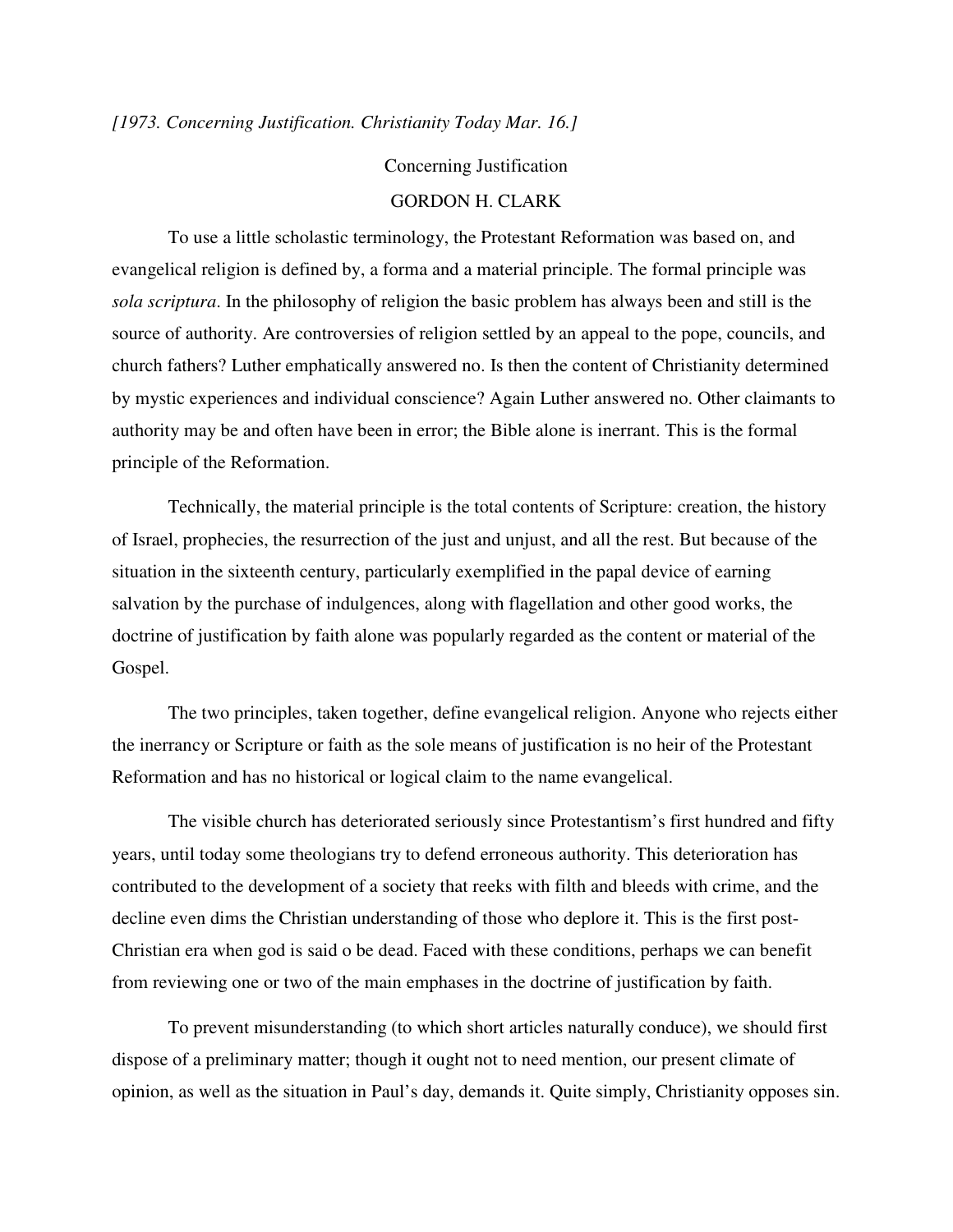There is no substitute for a moral and righteous life. We question the very sincerity of a man who claims to be a Christian while he continues to practice gross sins. The command is, "Be ye holy, for I am holy." The doctrine of sanctification is write large in both Testaments.

 Furthermore, although there is no space here to argue it, justification inevitably issues in sanctification. True grace and true faith never fail in this life to produce good works. Nothing in this article is to be thought to contradict the necessity of preparing for a future life on a new earth wherein dwelleth righteousness. Salvation has several elements, including regeneration, justification, sanctification, glorification. But they are different elements. What is true of one may not be true of another. When a short article restricts itself to one of these, nobody should assume that it denies the others. In fact, since a short article cannot cover even one such topic, nobody should assume that it denies what brevity omits. There is no contradiction between justification and righteousness. The idea of righteousness is essential to the doctrine of justification, but it does not function there as it does in sanctification.

 To speak more plainly: justification by faith cannot be understood in isolation, all by itself. It depends on the concept of a just and righteous God; it is in fact an integral factor in a comprehensive system of doctrine. But systems require volumes.

 The very first point about justification to be considered is the meaning of the term. The demand for precise definition may stifle loose conversation, but it is essential to sound conclusions.

 Fortunately it is not hard to discover the most important element in the definition of justification. Several passages of Scripture are so worded that it is hard to misunderstand them. Luke 7:29, 10:29, and 16:15 are quite clear. The first of these says that "the publicans justified God." The second says, "He, willing to justify himself, said unto Jesus . . ." The third is, "Ye are they which justify yourselves before men; but God knoweth your hearts. . . ."

 In each of these three verses it is clear that justification is not the initiation of moral improvement. A certain New Testament professor tells his students that justification is a process of becoming more moral or righteous. But can anything be clearer than the impossibility of a publican's improving God's character? Would he even be stupid enough to try? The second verse speaks of a young man who wanted to justify himself. He was not attempting to grow in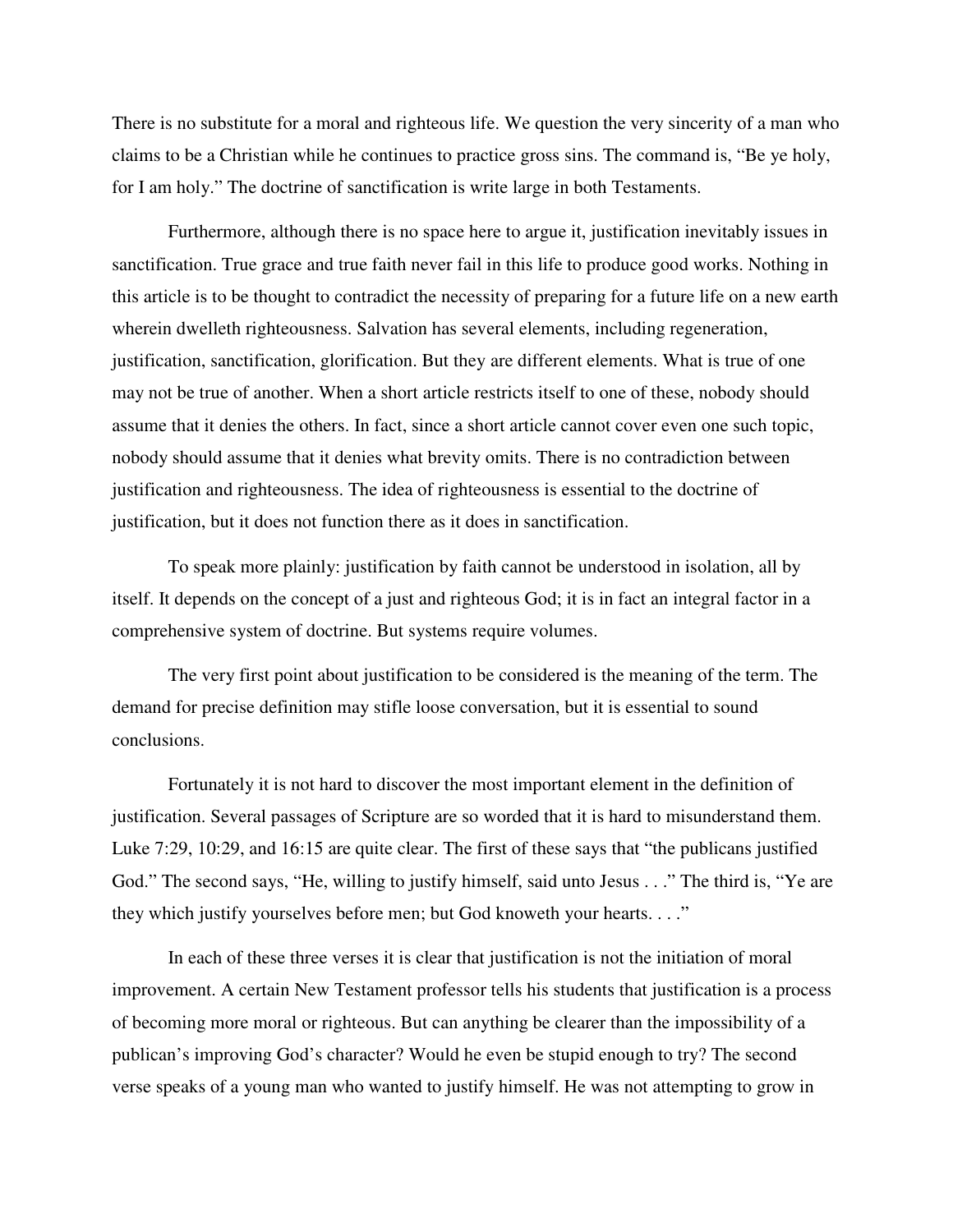righteousness: he aimed to show that he was already right. The third deals with covetous hypocrites who made false claims to honesty. In none of these cases does justification signify moral improvement.

 The positive significance of the term can be seen well enough behind the negation; but Matthew 12:37 makes it inescapable: "By thy words thou shalt be justified and by thy words thou shalt be condemned." To this Romans 8:33 and 34 adds, "Who shall lay anything to the charge of God's elect? It is God that justifieth. Who is he that condemneth?"Since these two passages contrasts justification with condemnation, the meaning of the one must be the opposite of the other. Now, condemnation does not justify a process of moral deterioration. If you and I condemn a person, we do not make him bad or change his character in any way. To condemn is to make a judicial pronouncement that the person, or act, is already evil. To justify is to pronounce a man already just. The judge, whether he condemns or acquits, does not alter the person's character in the least. That is why there is nothing ridiculous in a publican's justifying God. The publicans pronounced God just.

 This forensic or legal definition of justification has met with objection in nearly every age. Some persons regard it as legalistic and strangely assume that anything legal must be bad. Such a view of the law, however, does not fit in with Jesus's order, "If ye love me, keep my commandments." The term *legalism* in theology used to designate a theory of justification by works. Liberals have now redefined it so as to exclude rules, laws, and obedience from moral living. Amorphous love replaces define commands. This enables the liberals to transfer the odium of legalism in its historic sense to the evangelical view that is not subject to such a criticism.

 The forensic view, the view that justification is God's judicial declaration that such and such a man is righteous, innocent, not guilty, is also criticized as immoral. God, they say, would be telling a lie if he called a man innocent who was factually and subjectively guilty. To assume that the merit of one person can be transferred to another is ethical chicanery, it is said; vicarious ethical action is an impossibility.

 This objection to the evangelical view is very plausible. Its incipient form occurred in the Pharisaic reaction against Paul. It is embedded in every system that based salvation, even partially, on human merit. But it depends on some prior assumptions about ethical theory. One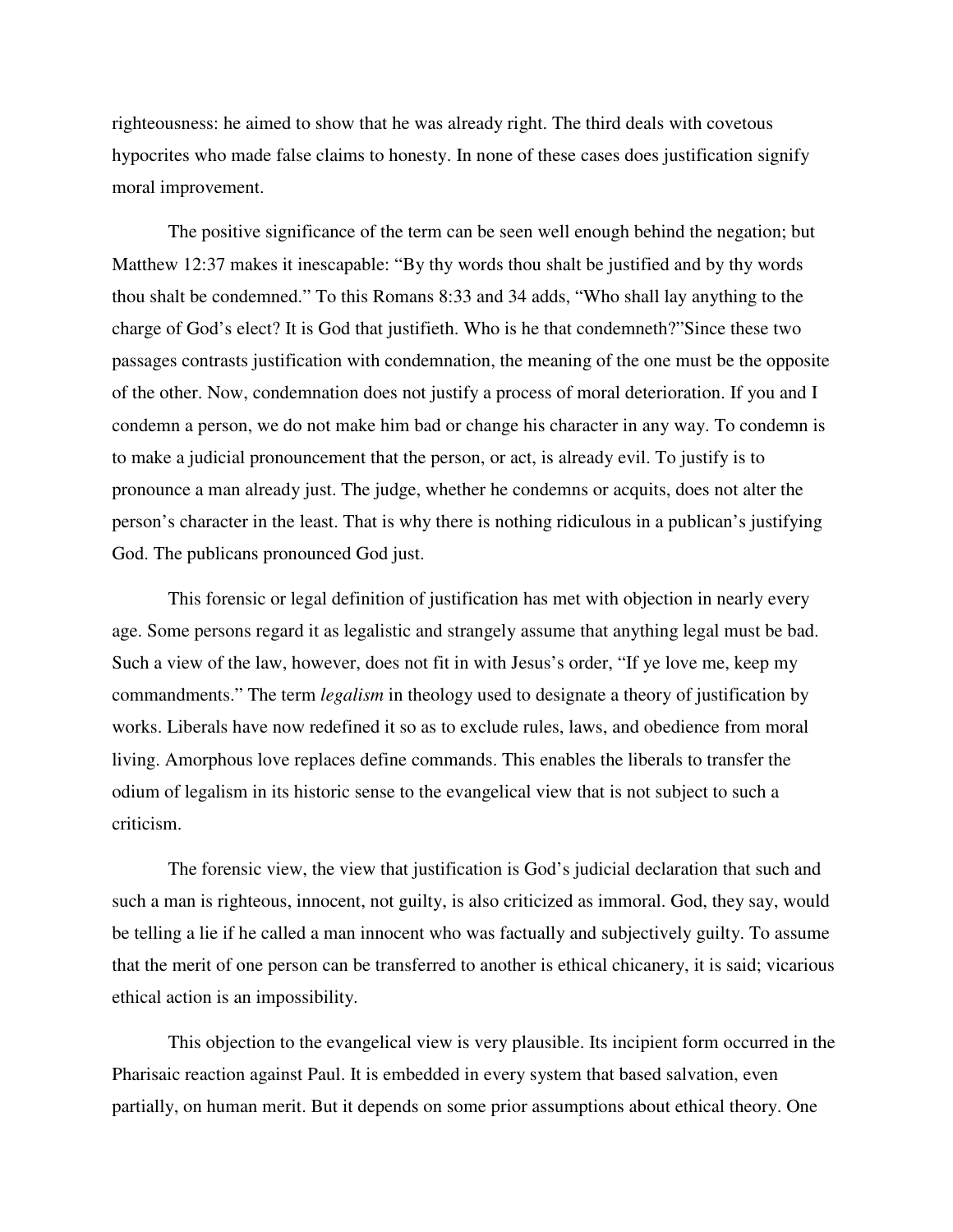must therefore ask, Where do the objectors get their system of ethics? By what argument did they establish the impossibility, immorality, or chicanery of vicarious righteousness? One thing is clear; their formulation was not derived from Scripture. Romans 5:12-21 emphatically asserts two cases, one of vicarious sin, one of vicarious righteousness. No honest exegete can remove the principle of substitution and representation from the biblical text.

 Hence this ethical objection is the result of repudiating the formal principle of the Protestant Reformation. If one accepts the Scripture as the sole ultimate authority, he cannot use the liberal argument. Conversely, if one denies the evangelical view, he must either appeal to the pope or depend on psychological analysis of his religious experience. Dependence on analysis makes a man his own pope. He makes himself the ultimate authority on religion. But other people do not want him as pope; they prefer themselves. And their religious experiences are so varied and contradictory, so similar to irreligious experience, that several analyses produce incompatible conclusions. Furthermore, all analyses are invalid, for it is a logical impossibility to deduce normative principles form empirical description.

 The contemporary reliance on the analysis of experience highlights by contrast an essentially related element in the doctrine of justification. Personal counseling, Alcoholics Anonymous, psychiatry, frequently talk about feelings of guilt. The emotionally disturbed person, so it is said, can be cured by being relieved of these guilt feelings. But however much these practitioners attend to guilt feelings, they are singularly blind to guilt.

 Evangelical theology takes guilt very seriously. Sin is an offense against God and merits a penalty: a penalty, not merely rehabilitation, for after we have done all that is required of us we are still unprofitable servants. Relieving feelings of guilt does not dispense with the need for paying the penalty. While subjective peace of mind, at which the practitioners aim, may under other conditions be desirable, it is better to be tormented with guilt feelings if actually acquitted of guilt, than to be actually guilty and enjoy peace of mind. It is better to be an alcoholic, plead for mercy, and be saved by Christ, than to reform and congratulate yourself on your superior strength of will.

 Before present apostasy had boldly based acceptance with God on one's own efforts and moral achievements, and in the case of universalism had assigned all men the same final felicity, thereby denying God's righteousness and a day of wrath, and in the case of humanism had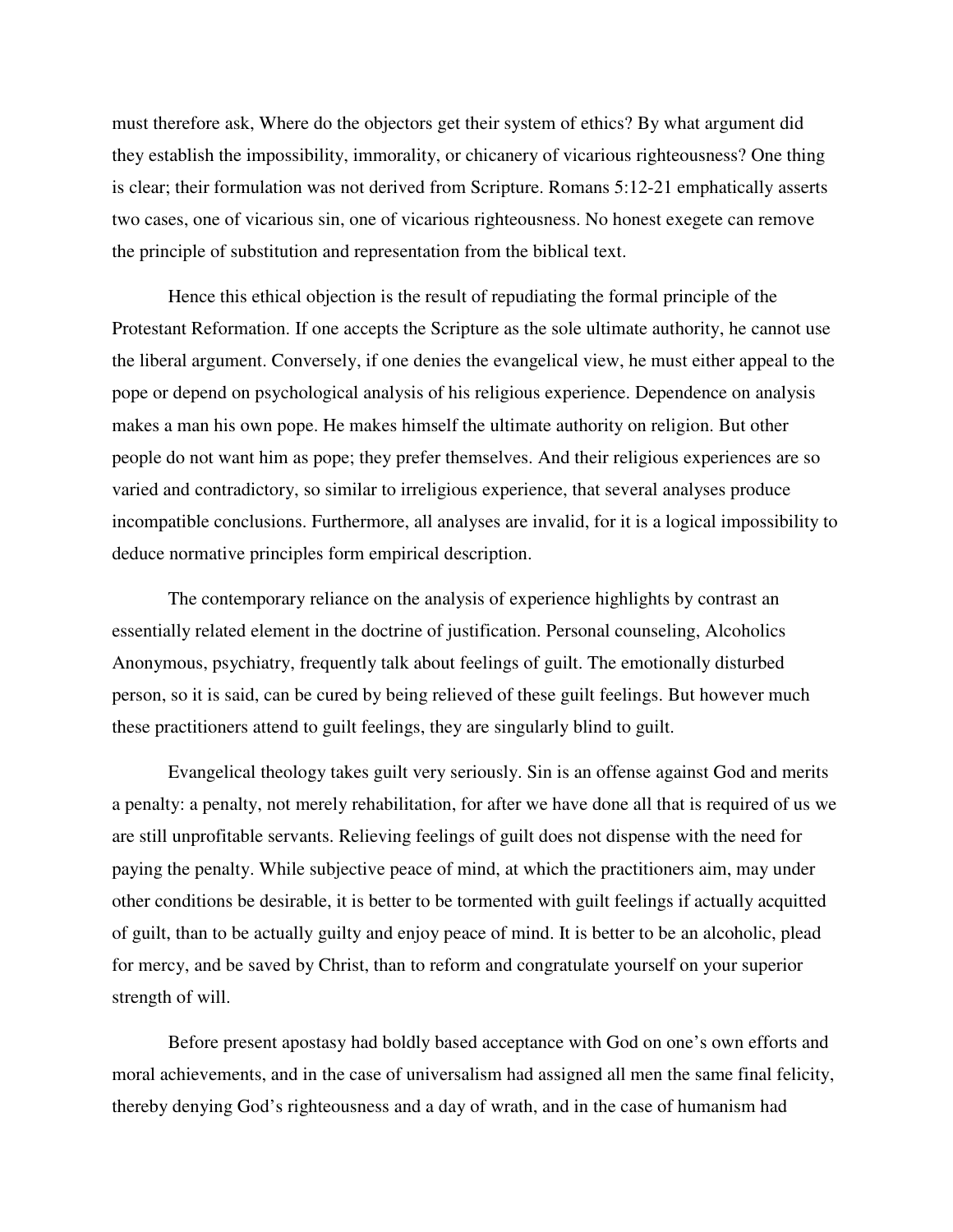denied immortality and God altogether, there came a theory of infused grace or evangelical obedience. Here the need of grace was acknowledge, but to avoid the imputed righteousness of Christ and justification by faith alone, this view held that God accepts man on the basis of an obedience that is less than perfect. Admittedly, all men sin; but God supplies grace to some, probably to all, so that some make fair use of this grace and obey God more or less consistently. God then acquits them, declares them innocent, and accepts them into the family of God on the basis of their well-intentioned efforts.

 One such theologian wrote, "When we say we are justified by faith, we do not exclude those works that faith requires and at the same time produces." Another said, "God demands the obedience of faith, i.e. not a rigid obedience, equally of all as the law requires; but so much as faith, i.e. a firm persuasion of the divine promises, can effect in any one." That is to say, God lowers his standard of perfect righteousness and is satisfied merely with a little less sin.

Of course, this view finds no support in Scripture. It faces three objections.

 First, the prophets and apostles totally exclude reliance on works. Our righteousnesses are likely filthy rags; and if Abraham was in some respects better than other me, he had no ground of boasting before God. By grace, unmerited favor, have we been saved through faith; and even this faith is not a human product  $-$  it is the gift of God.

 Second, in addition to the lack of direct textual support, in fact in addition to direct repudiation, the theory of infused grace and evangelical obedience is inconsistent with related scriptural doctrines. One point is the matter of past sins. The Bible talks about repentance. The Old Testament provides rituals for purification. It says, "Cleanse me from my sin. . . . Purge me with hyssop and I shall be clean; was me and I shall be whiter than snow." God did not say, "If you don't do it again, David, I won't hold it against you this time." In view of Psalm 51, how is it possible for imperfect obedience henceforth to cleanse us from the guilt we incurred prior to our reception of grace, or after, as in David's case? Will this theory suggest that all men from their mother's womb (if they managed to escape murderous abortionists) have grace and try sincerely?

 Now, third, for reasons already implied, the theory of evangelical obedience works havoc with the death of Christ. If good works cancel out past sins, what necessity is there for an